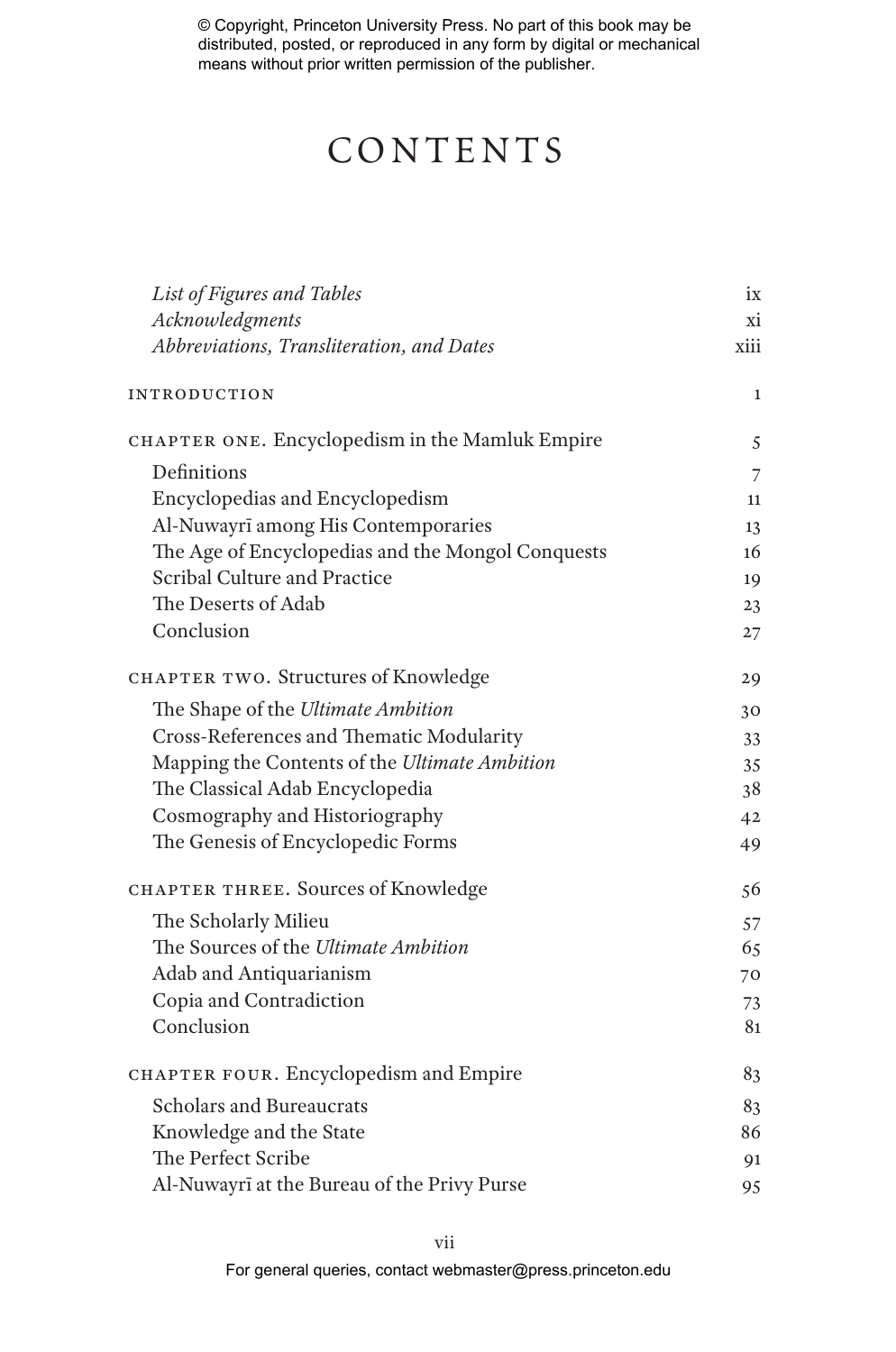## **CONTENTS** © Copyright, Princeton University Press. No part of this book may be

| Between the Chancery and the Financial Administration   | 98  |
|---------------------------------------------------------|-----|
| Conclusion                                              | 103 |
| CHAPTER FIVE. Working Methods                           | 105 |
| A Master Copyist                                        | 106 |
| The Art of Copying                                      | 108 |
| The Ultimate Ambition's Autograph Manuscripts           | 112 |
| <b>Composition Schedule</b>                             | 114 |
| Calligraphic Scripts                                    | 118 |
| An Important Hadīth Manuscript in al-Nuwayrī's Hand?    | 118 |
| Conclusion                                              | 121 |
| CHAPTER SIX. The Reception of the Ultimate Ambition     | 123 |
| The Islamic Reception                                   | 124 |
| The European Reception                                  | 126 |
| Epilogue                                                | 140 |
| Appendix A. The Contents of the Ultimate Ambition       | 145 |
| Appendix B. A Guide to the Ultimate Ambition's Editions |     |
| and Chapter Word Counts                                 | 153 |
| <b>Notes</b>                                            | 159 |
| Bibliography                                            | 187 |
| Index                                                   | 209 |
|                                                         |     |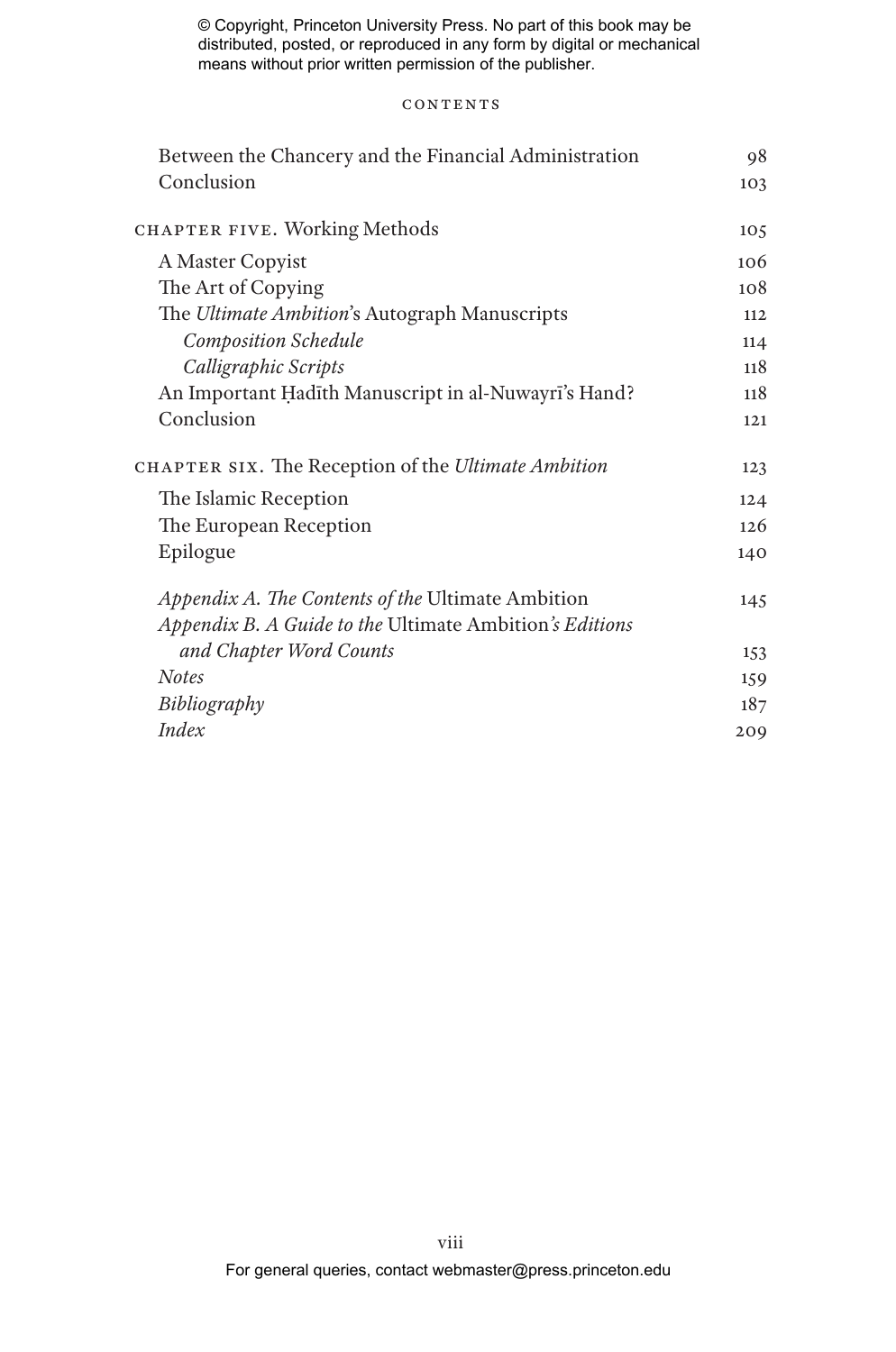# INTRODUCTION means without prior written permission of the publisher.

THIS IS A SMALL BOOK about a very large book, composed in the early fourteenth century by an Egyptian bureaucrat and scholar named Shihāb al-Dīn Aḥmad ibn 'Abd al-Wahhāb al-Nuwayrī. After a high-flying career in the financial administration of the Mamluk Empire, al-Nuwayrī retired to a quiet life of study in Cairo, devoting his remaining years to a project of literary self-edification. This took the form of a compendium of universal knowledge entitled *The Ultimate Ambition in the Arts of Erudition* (*Nihāyat al-arab fī funūn al-adab*). Containing over two million words in thirty-one volumes, the *Ultimate Ambition* was a work of enormous scope, arranged into *volumes, the cummu rimotion* was a work of chormous scope, arranged momentum and of the principal divisions: (i) the cosmos, comprising the earth, heavens, stars, planets, and meteorological phenomena; (ii) the human being, containing material on hundreds of subjects including physiology, genealogy, poetry, women, music, wine, amusements and pastimes, political rule, and chancery affairs; (iii) the animal world; (iv) the plant world; and  $(v)$  a universal history, beginning with Adam and Eve, and continuing all the way through the events of al-Nuwayrī's life. Perusing the *Ultimate Ambition*'s pages, one comes across such varied topics as the substance of clouds; the innate dispositions of the inhabitants of different climes; poetry about every part of the human body; descriptions of scores of animals, birds, flowers, and trees; qualities and characteristics of good rulers and their advisors; administrative minutiae concerning promissory notes, joint partnerships, commercial enterprises, loans, gifts, donations, charity, transfers of property, and much more. Internative, which and sentence and pastmes, pointear rule, and enance<br>in (iii) the enimal world: (iv) the plant world: and (v) a universal refining with riddin and Eve, and continuing an the way infought<br>of al-Nuwayri's life. Derusing the Ultimate Ambition's pages, one co such varied to presus the substance or crouds, the finale disposit. accerptions of secres of animals, oftes, howers, and trees, quali<br>aracteristics of good rulers and their advisors: administrative minu thing promotory notes, joint purtherships, commercial enterpri-<br>gifts donations charity transfers of property and much more

Why did al- Nuwayrī compose this work? What disciplines did it encompass and what models, sources, and working methods informed its composition? How was it received by al- Nuwayrī's contemporaries as well as by later readers in the Islamic world and Europe? These are the principal questions of this book. Through a study of al-Nuwayrī's work, I aim to shed light on a tradition of Arabic encyclopedism—of which the *Ultimate Ambition* was a one of the most ambitious exemplars—that witnessed its fullest flowering in Egypt and Syria during the thirteenth through fifteenth centuries. The contents, methods of cross- referencing and synthesis, and internal architecture exhibited in this book reveal much about the sources of authoritative knowledge available to al-Nuwayrī and to other large-scale compilers at this time, while the reconstruction of his social and professional environment offers us a glimpse into the world of the Mamluk civilian elite, an educated of what models sources and working methods informed its community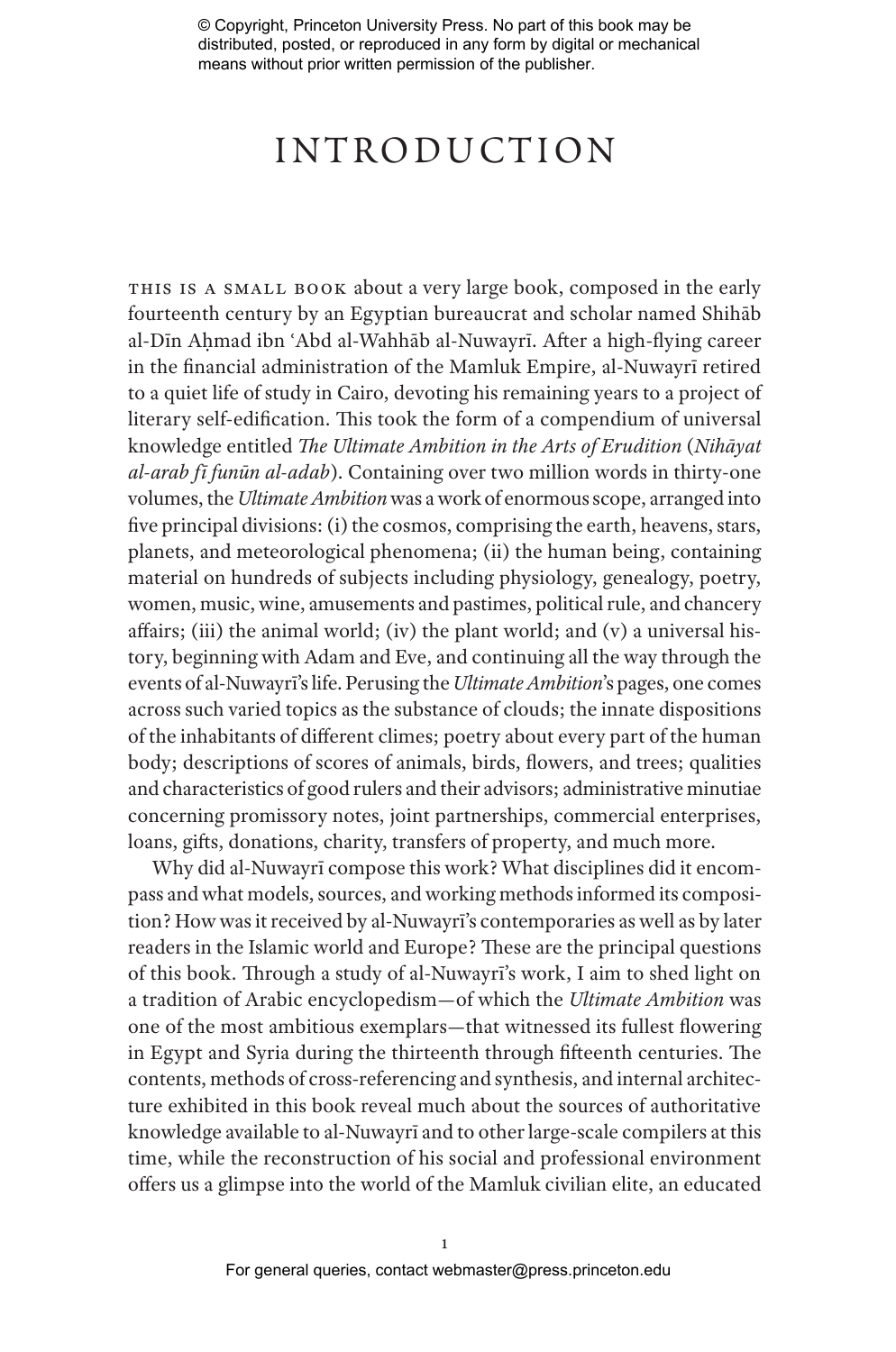## Introduction © Copyright, Princeton University Press. No part of this book may be

class of religious scholars, government bureaucrats, and litterateurs who were the main producers and consumers of this literature.

Fo the main producers and consumers of this nectature.<br>By virtue of its multifaceted character, al-Nuwayrī's compendium has been exploited by readers in different ways in the course of its history. The manuscript record shows that it was copied for several centuries after al-Nuwayrī's death; other compilers quoted liberally from it and historians used it as a source for their own chronicles. In Europe, the *Ultimate Ambition* became known as early as the seventeenth century, when several manuscripts found their way to Leiden and Paris. The first complete edition of the text was begun in Egypt in 1923 by Aḥmad Zakī Pasha and completed in the 1960s, but *List of Illustrations and Maps* vii its final volumes were only published in 1997. In more recent times, historians of the Mamluk Empire have drawn upon the *Ultimate Ambition* because *also state mannum Empire have drawn upon the Chimate Himeliton secured* few exceptions, the work has been approached instrumentally, as a source for other scholarly projects rather than an object of inquiry in and of itself.

My interest in the *Ultimate Ambition* has been motivated from the outset by a curiosity about why this time and place in Islamic history witnessed an explosion of compilatory texts: dictionaries, manuals, onomastica, anthologies, and compendia of all shapes and sizes. In earlier decades, such texts were generally seen as tokens of intellectual stultification and a lack of originality—the baroque sputterings of a civilization content to collect and compile the writings of earlier centuries. In recent years, the growth of scholarship on late medieval Islamic history has led to a recognition of the important role played by compilers like al- Nuwayrī, whose works served as the primary custodians of the Islamic tradition in the early modern period and remain among the most important interpreters of that tradition for modern scholarship and Islamic thought.<br>
Eindig Patrick in the Middle Ages 1833 aprosion of compnatory teats. thereforances, manuals, onomastica reference to the baronic control of interfectual statements and a empire the writings of earner centaries. In recent years, the grow<br>archip on late medieval Islamic history has led to a recognition of 3 Cantron pay of 5 J complete the at 1 Graphy, whose wome can 4 Religion in Britain and Islamic thought<br>holarship and Islamic thought

Still, the motivations and working methods underlying this movement remain little understood, as are the ways that the Mamluk compilers positioned themselves vis-à-vis the archive they were assembling. I take up this subject in chapter 1 in the course of situating al-Nuwayrī and his text within the landscape of encyclopedic production around the turn of the fourteenth **CERT AND AND THE CONSTRAINT OF THE CONSTRAINS CONSTRAINS CONSTRAINS CONSTRAINING** around the empire and held various administrative offices, al-Nuwayri's biography reflects many of the forces that shaped cultural attitudes towards large-scale compilation at this time. What it does not seem to reflect at all is a fear of civilizational catastrophe brought on by the Mongol conquests, *Index* 261 which was long thought to be a principal cause for encyclopedic production v in the Mamluk Empire. While the trope of the encyclopedia as a defender and guarantor of civilizational heritage is certainly widely attested in Renaissance is, the mean and it came is the way that the Mamluk compilers is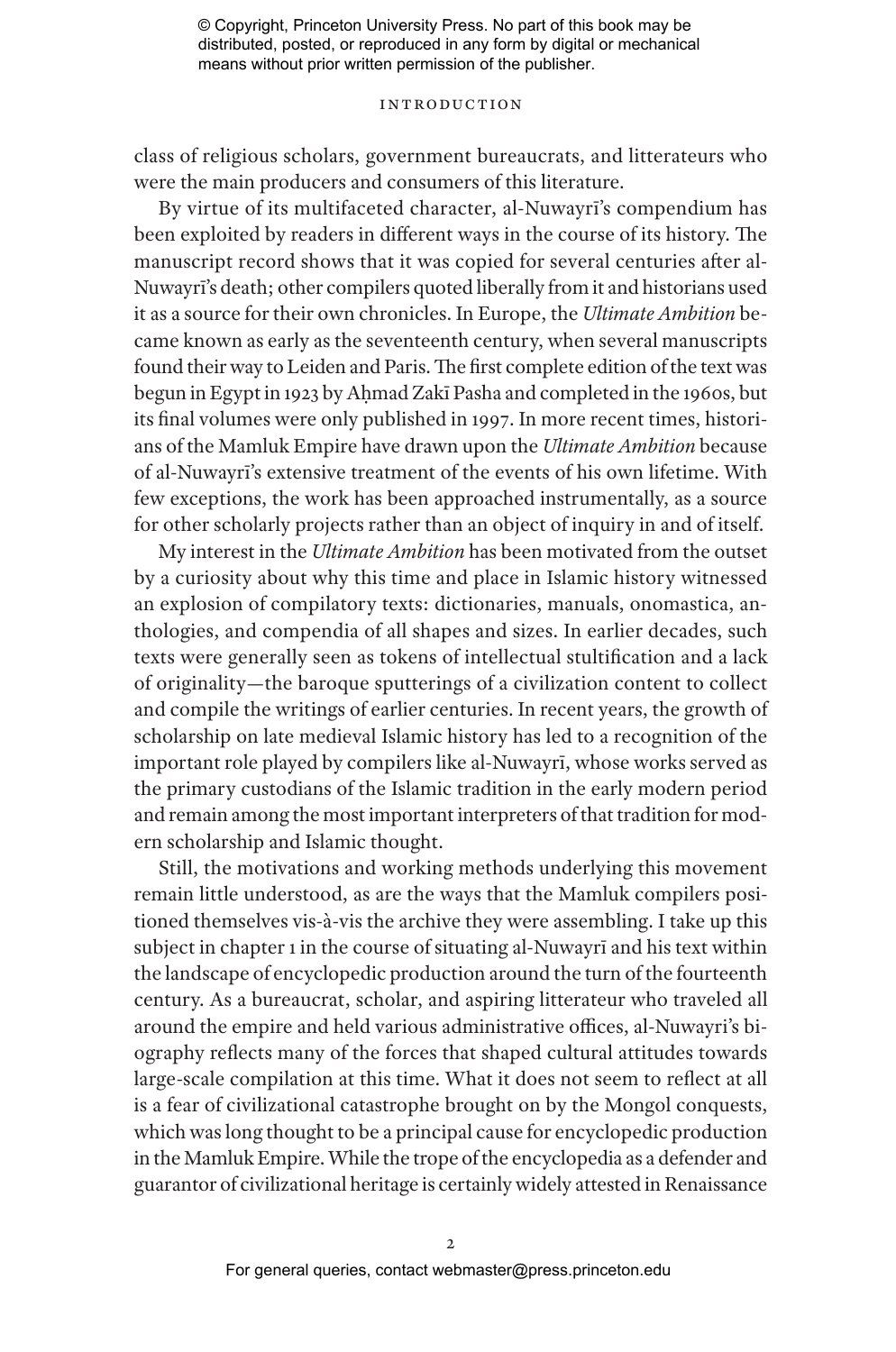## Introduction  $P$  copyright,  $P$  and  $P$  is book may be of this book may be of this book may be obtained in this book may be obtained in the set of this book may be obtained in the set of the set of the set of the set of the set of the

and Enlightenment intellectual history, I propose that it did not motivate the Mamluk compilers to write their books.

Rather, encyclopedists such as al-Nuwayrī were moved by other factors entirely, chief among them the feeling of an overcrowding of authoritative knowledge in Cairo and Damascus, the great school cities of the empire. The explosion of investment in higher education and the changing migration patterns of scholars in West and Central Asia had a transformative impact on the sociology of scholarship at this time, making new texts available for study and prompting the formation of new genres and knowledge practices. In chapter 2, I present a bird's-eye view of al-Nuwayrī's work—its internal arrangement, structural divisions, and overall composition—comparing it to other Mamluk encyclopedic texts as well as earlier exemplars within the adab tradition. What emerges from this panoramic view of the work is a adab tradition. sense of how dramatically it brought together compositional elements from different genres—the classical literary anthology, the chronicle, the cosmographical compendium, and the scribal manual—and fashioned something  $\operatorname{altogether}$  new by combining them. This generic hybridity was not unique to the *Ultimate Ambition*; I argue that the processes of summary, concatenation, and expansion on display in al-Nuwayrī's work can be seen as productive of a diverse range of encyclopedic forms in the thirteenth through fifteenth<br>centuries centuries. ies.<br>2 Captivity 94 Captivity 94 Captivity 94 Captivity 94 Captivity 94 Captivity 94 Captivity 94 Captivity 94 Capt International Community, and the processes of summary, concatenation on display in al-Nuwayri's work can be seen as productive

In chapter 3, I explore the influence of the scholarly milieu on encyclopedic compilation. The cities of the Mamluk Empire were flourishing centers of learning: in the mid- fourteenth century, there were nearly one hundred colleges in Damascus, while, a century later, Cairo could boast of seventy colleges operating on its famous Bayn al- Qaṣrayn street alone. As scholars have shown, these institutions of learning produced and consumed an astonishing range and quantity of books. Again, al- Nuwayrī is an ideal guide to this world, as he was a resident overseer of two important scholarly institutions, the Naṣiriyya Madrasa and the Manṣūrī Hospital. I address the eclectic range of subjects being taught in this environment at this time and the challenges that this eclecticism posed for reconciling diverse authorities **In all-encompassing encyclopedic works. After a discussion of al-Nuwayrī's** principal sources, I conclude by discussing the epistemological ecumenism of the *Ultimate Ambition*: the ways in which al-Nuwayrī managed diverse and often contradictory truth claims. mapter 3, 1 explore the influence of the senoully immed on encycle and the time to account centery, there were nearly one name to operating on no tamous buyit at square in direct atomet the center.<br>hown these institutions of learning produced and consumed an superintent of two important scholarly

Having explored the world of scholarly institutions, I turn to the parallel *Index* 261 world of imperial institutions, chanceries, and financial bureaus in chapter 4. Insofar as many Mamluk compilers served as clerks in the administrative nervous system of the empire, they were particularly attuned to the processes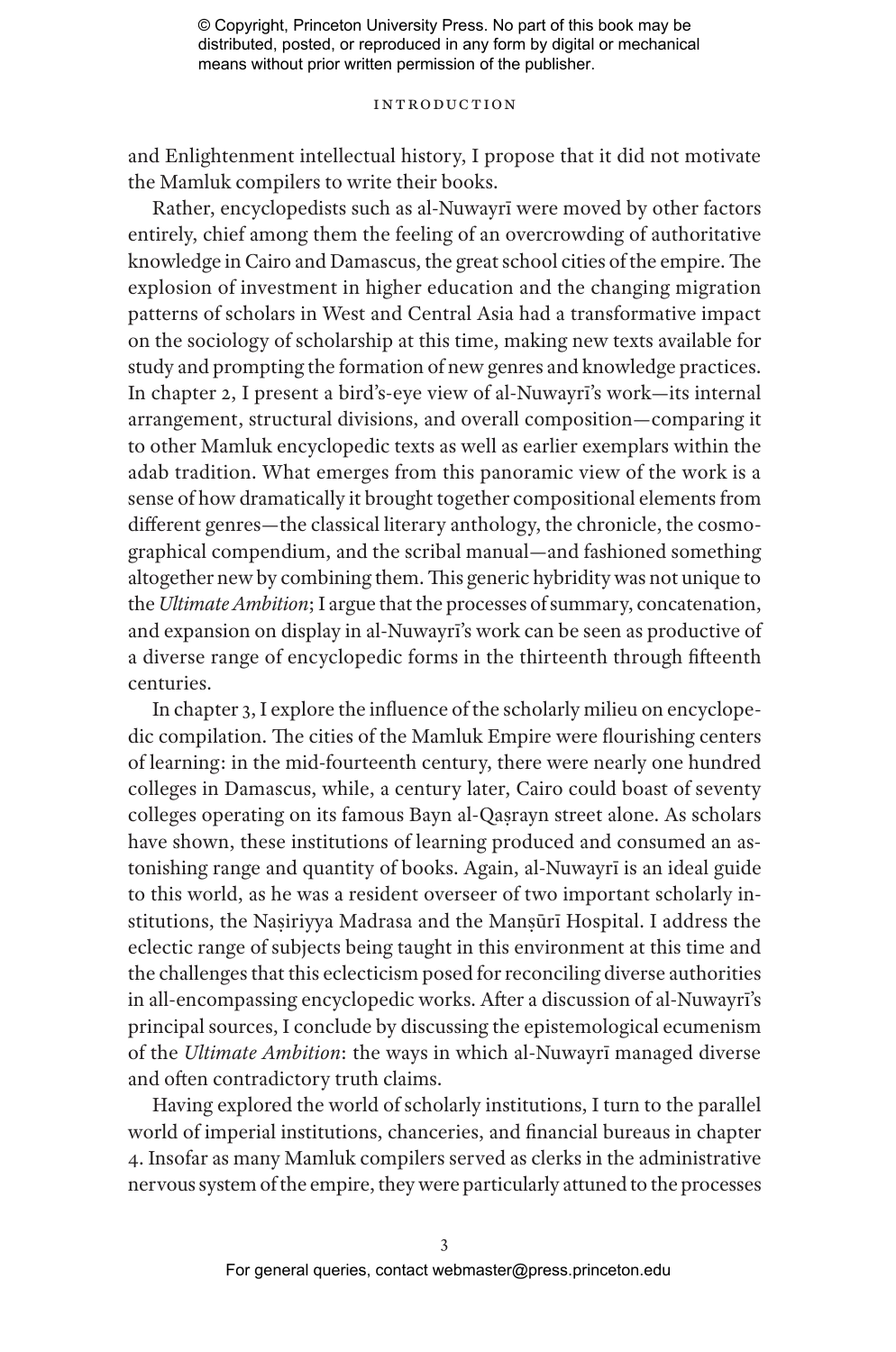## Introduction © Copyright, Princeton University Press. No part of this book may be

of centralization and consolidation that transformed the politics of their time. Extensive portions of *Ultimate Ambition* were written with such an audience in mind, and serve as a kind of testament to the connections between encyclopedism and the imperial state, as observed in other historical contexts by scholars such as Trevor Murphy, Jason König, Greg Woolf, and Timothy Whitmarsh. I consider the differences between scholarly and administrative knowledge, which reflect not merely a distinction in subject matter but a different epistemological valence and standard of corroboration.

In chapter 5, I address the strategies of collation, edition, and source management used to produce large compilations in the Mamluk period. What working methods did copyists use to assemble multivolume manuscripts? How did one distinguish one's own copies of authoritative texts from those of Frow and one distinguish one *Pown* express of during that  $P$  texts from those of other copyists? What kind of training was necessary to become a successful copyist? Al-Nuwayri's *Ultimate Ambition* offers us an ideal opportunity to consider these questions, as several autograph volumes of the text have been consider these questions, as several autograph volumes of the text have been preserved, which allow us to reconstruct its composition history, shedding light on the mechanics of encyclopedic compilation in a world before print.  $\;$ Furthermore, al- Nuwayrī addresses the education and practice of the copyist in his enormous discussion of secretaryship, which lies at the heart of the  $\overline{\phantom{a}}$ *Ultimate Ambition* and in certain ways is its raison d'être. Intrinuity, as interesting and tests the concentration and practice of the copy

My book concludes with a discussion of the Islamic and European reception of al- Nuwayrī's compendium. Which of his contemporaries read this work and cited it? What portions of it were of greatest interest to European orientalists? Focusing primarily on the Dutch reception, I explore the engagements with the *Ultimate Ambition* by such figures as Jacobus Golius, Johannes Heyman, Albert Schultens, and others, which set the stage for the modern edition and publication of the book by Aḥmad Zakī Pāshā in the twentieth century. the *information* certain ways is no raison of the.<br>book concludes with a discussion of the Islamic and European re 2 Patrick of the Component Component Component Component Component Component Component Component Component Compo<br>2 Patrick Survey Component Component Component Component Component Component Component Component Component Co answer Couring permanaly on the Butter cooption, I inprove the<br>sents with the *Ultimate Ambition* by such figures as Iacobus Go the stepman, the executions, and editers, which see the stage to<br>rn edition and nublication of the book by Ahmad Zakī Pāshā ir  $\frac{1}{2}$  The Missionary Life 1544  $\frac{1}{2}$  and  $\frac{1}{2}$  1544  $\frac{1}{2}$  and  $\frac{1}{2}$  and  $\frac{1}{2}$  and  $\frac{1}{2}$  and  $\frac{1}{2}$  and  $\frac{1}{2}$  and  $\frac{1}{2}$  and  $\frac{1}{2}$  and  $\frac{1}{2}$  and  $\frac{1}{2}$  and  $\frac{1}{2}$  and  $\frac$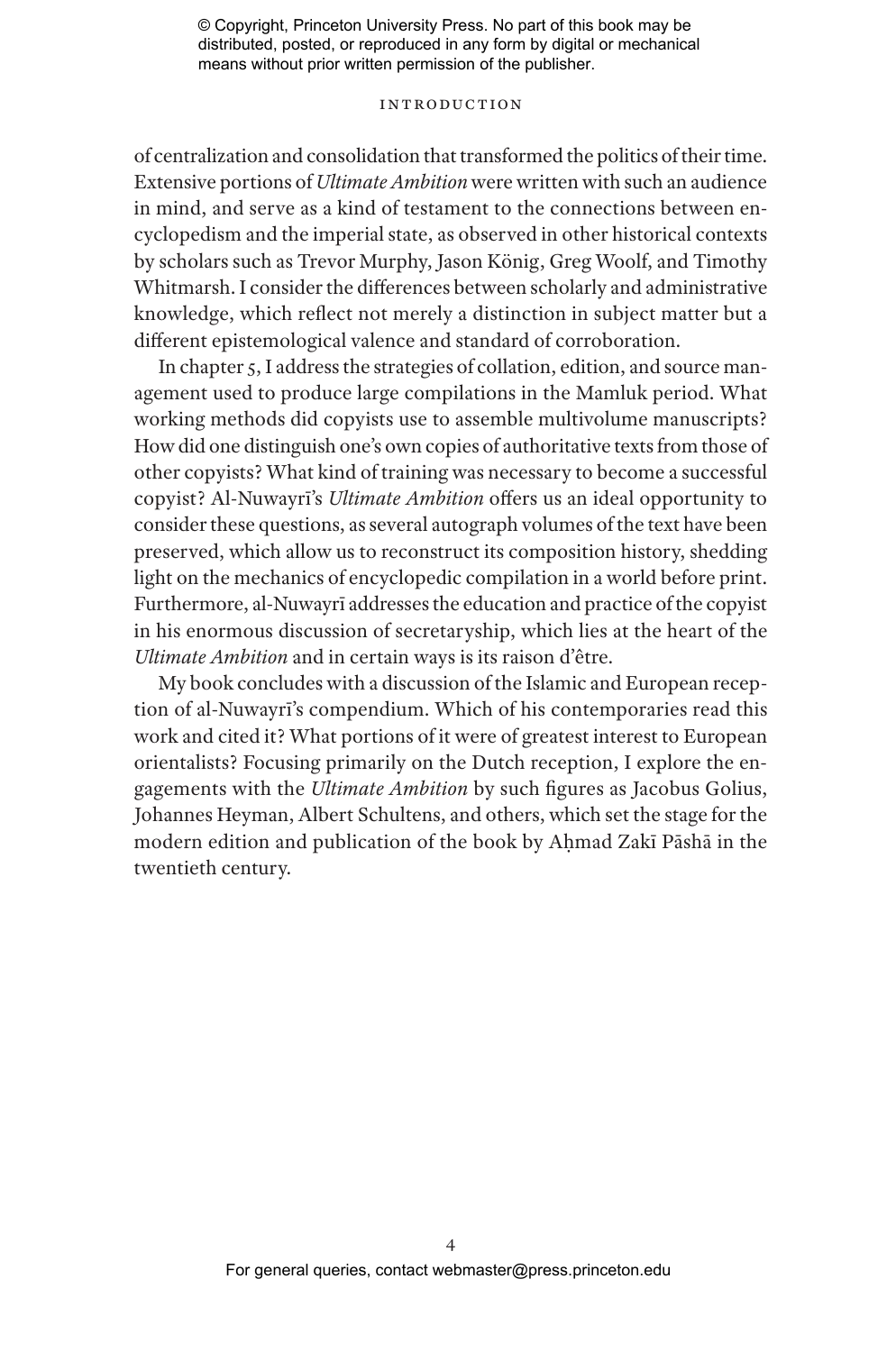# $INDEX$  $\blacksquare$  means we have published permission of the publisher.

Note: Page numbers followed by f, n, or t indicate figures, endnotes, and tables, respectively.

Abbasid Empire, 9, 16-17, 22, 39, 73, 92 ʿAbd al- Ḥamīd II, 119 Abū ʿAbd Allāh Muḥammad ibn ʿAbd al-Majīd b. Abī al- Faḍl b. ʿAbd al- Raḥmān b. Zayd, 120 Abū al- Fidā, 124 Abū Ḥatim, 80 adab compendia: classical examples of, 38– 42; de ned, 8; multithematic, 8– 9, 38– 39; 39, 40– 41t, 41; popularity of, 71, 163n52; size of, 30-31; social ideal associated with, 8, 71-73; as source for *The Ultimate Ambi*tion, 49, 70-71, 77 adībs (litterateurs), 8, 26, 27 al- ʿĀdil Kitbugha, 58 ʿAdnān, 35 al- Afram, Jamāl al- Dīn Aqqūsh, 84 Ahmed, Shahab, 82 d'Alembert, Jean le Rond, *Encyclopédie*, 10,  $16 - 17, 91$ Alsted, Johann Heinrich, 160n14 Alṭunqush, 84 Amitai, Reuven, 19 animals, 64, 68. *See also* hippopotamus antiquarianism, 72– 73, 91 Antrim, Zayde, 67, 89 Arabic language, 130–33, 135, 138 Arab Renaissance (*Nahḍa*), 10– 11 Aristotle, 76, 90 al- Ashraf Shaʿbān, Sultan, 94 Epilogue: Remembering Saint Patrick 218 Ashtor, E., 125 al- ʿAskarī, Abū Hilāl, *Register of Motifs*, 70 authentication, of autograph manuscripts, 112, 118 authorities, 79– 80 al-'Aynī, Badr al-Dīn, 124 al-'Aynūsī, 'Abd al-Raḥmān, 83 Ayyubid period, 19, 71 d, 19, 71 compilatory texts. *See* encyclopedism

al-Nuwayrī on, 23, 25–26; organization of, Thought on Islamic History, 70 *badīʿiyya* (poetry), 52 Baghdad,  $16-17$ ad ibn ʿAbd al-<br> **Abd al-Dahmān barrası bağlanma** *çağı itanetine and* Maps *sury of Literature*, 125 Bartholomaeus Anglicus, *De proprietatibus rerum*, 10 <sup>1</sup><br>Battle of Marj al-Suffar, 18<br>*Press Therma* via a 6 and 1 Bauer, Thomas, 22, 26, 27, 52, 72, 163n52 c, 8–9, 38–39; Baybars al-Manṣūrī, *The Quintessence of Thought on Islamic History*, 70 *Beauvais, Vincent de, Speculum maius*, 7, 10 of, 30–31; social ideal associated with, Berkey, Jonathan, 57, 81–82, 176n100 Bibliothèque nationale de France, 112  $n, 49, 70-71, 77$  al-Bīmāristān al-Manṣūrī, 3, 63–65, 82, 161n28 biographical dictionaries, 55 2 Patrick's Ireland 61 <sup>2</sup> al-Birzālī, ʿAlam al-Dīn, *The Preferred*, 70 Blachère, Régis, 42 Blair, Ann, 79, 160n14, 164n65 Shahab, 82 Bodin, Jean, *Theatrum Universae Naturae*, 164n65 7, 91 Borges, Jorge Luis, 30 al-Bukhārī, *al-Jāmi<sup>s</sup> al- Șaḥīḥ*, 105, 106, 107, chann Heinrich, 160n14 119– 20, 122, 124 Reuven, 19 **bureaucracy**, 3-4, 86-104. *See also* scribal culture  $B = \frac{1}{2}$   $\frac{1}{2}$ ,  $\frac{1}{2}$ ,  $\frac{1}{2}$ ,  $\frac{1}{2}$ ,  $\frac{1}{2}$ ,  $\frac{1}{2}$ ,  $\frac{1}{2}$ ,  $\frac{1}{2}$ ,  $\frac{1}{2}$ ,  $\frac{1}{2}$ ,  $\frac{1}{2}$ ,  $\frac{1}{2}$ ,  $\frac{1}{2}$ ,  $\frac{1}{2}$ ,  $\frac{1}{2}$ ,  $\frac{1}{2}$ ,  $\frac{1}{2}$ ,  $\frac{1}{2}$ ,  $\frac{1}{2}$ , al- Bustānī, Buṭrus, *Dāʾirat al- Maʿārif*, 10– 11 Epilogue: Remembering Saint Patrick 218 Cairo, 3, 6, 13– 14, 26, 56, 63, 65, 86 *Cited Scholarship and Further Reading* 237 Carey, Sorcha, 87 cartography, 77, 175n86 Cassiodorus, 10 al, *Register of Motifs*, 70 Chambers, Ephraim, *Cyclopaedia*, 10<br>
untograph manuscripts chancery 02–05, 08–102, 100, 170053 chancery, 92-95, 98-103, 100, 179n52 chancery writing, 50-51 Chapoutot-Remadi, Mounira, 161n28 colleges, 3, 6. *See also* madrasas commentary-anthologies, 51-52 1, Jamai ai-Din Aqqusii, 04<br>2 Rodin Jean *Theatrum Universae Naturae*<br>2 Rodin Jean *Theatrum Universae Naturae*  $\frac{119-20}{12}$ , 122, 124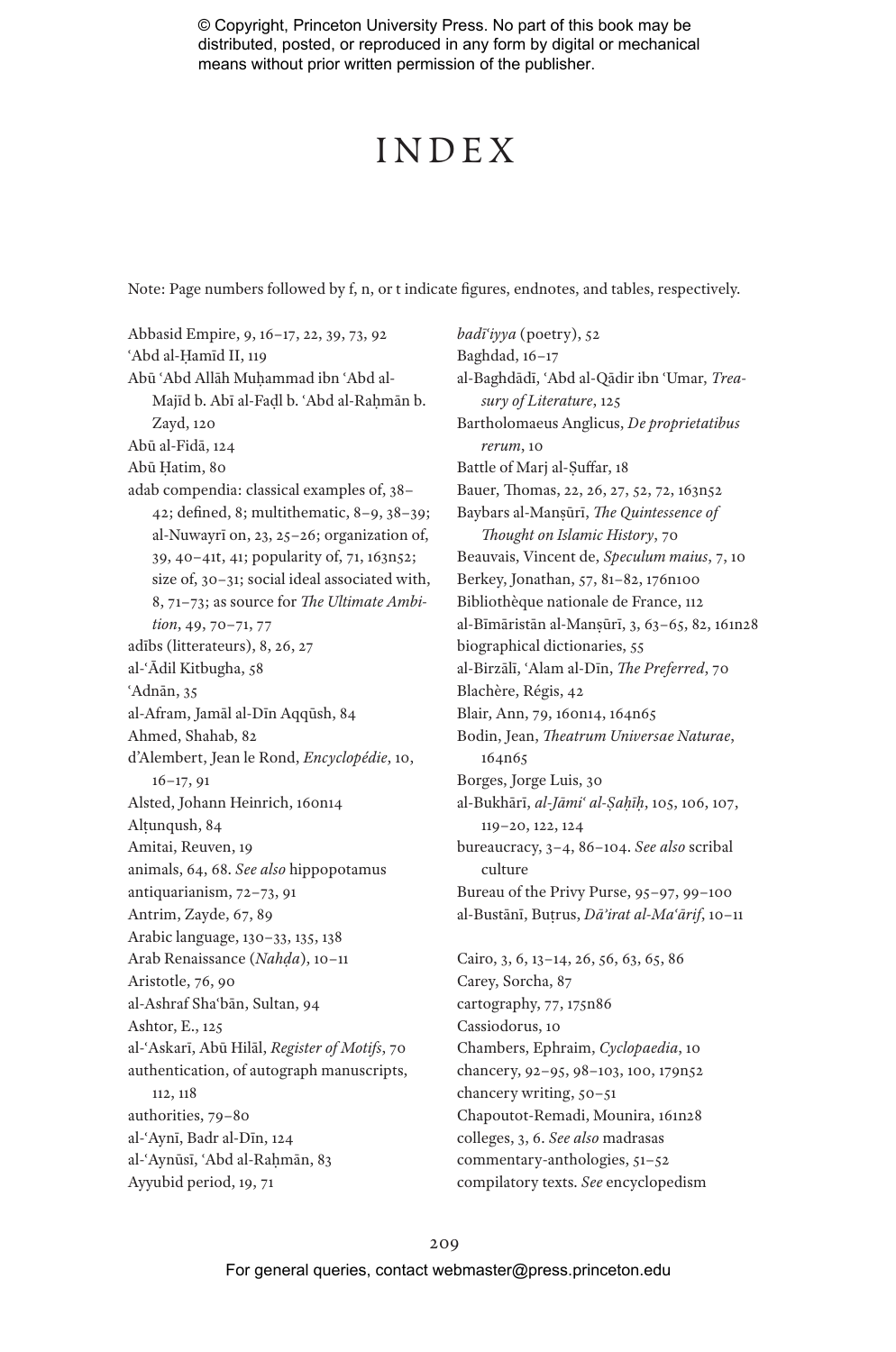## Index  $\mathcal{L}(\mathcal{D}, \mathcal{D})$

Cooperson, Michael, 17  $copyists, 105-11$  $cosmography, 45-47, 46t$ cross-references, 34-35, 42 Cuper, Gisbertus, 135 Damascus, 3, 13, 17, 18, 26, 56, 72, 85 al-Damīrī, Muhammad ibn Mūsā, 131; The Life *of Animals*, 126 Dār al-Kutub al-Miṣriyya, 112, 115 decadence, literary, 15, 140– 41 al- Dhahabī, Shams al- Dīn, 108 dictionaries, 54-55 Diderot, Denis, *Encyclopédie*, 10, 16-17, 91 Dozy, Reinhart, 135; *Supplément aux dictionnaires arabes*, 138 editing, 110-11 educational institutions, 56-57. See also colleges; madrasas El Shamsy, Ahmed, 142, 160n18, 184n7, 186n51, 186n54 encyclopedism: bureaucracy and, 88, 91– 2 Patrick's Ireland 61 104; character of, 3, 10, 12– 13; compilers' processes in, 108; concept of, 7, 9–13;  $119-20$ cultural preservation as motivation for,  $2-3, 6, 15-19$ ; educational and vocational backgrounds of compilers, 87-88; ency- $\alpha$  clopedias in relation to, 11-12, 28; genres handwriting. See script employed in, 50-52, 54-55; Islamic tradition of, 1, 2,  $5-6$ ; motivations behind,  $tale$ , 138  $2-3, 7, 15-23, 27-28$ ; organizational issues of, 29– 30; scholarship on, 7– 11; scribal culture and, 93 Ephrat, Daphna, 169n8 Erpenius, Thomas, 130 Escovitz, Joseph, 92 al-Fārābī, *The Enumeration of the Sciences*, 8 *Ag* al- Farghānī, *Elements of Astronomy and Celestial Movement*, 131 al- Fāsī, Taqī al- Dīn Muḥammad b. Aḥmad, *Cited Scholarship and Further Reading* 237 124 financial administration, 98-103 al-Fīrūzābādī, Ya'qūb, The Encircling Ocean,  $54 - 55$ Flinterman, Willem, 89 n, Michael, 17 Foucault, Michel, 87 French orientalism, 138 Gesner, Conrad, 16 Ghersetti, Antonella, 27 *List of Illustrations and Maps* vii Giddens, Anthony, 88 *of The Columner*, *Left of Illustration*<br>*Plément aux dic* Golius, Jacobus, 4, 130–32, 142 ng, 110-11 Haarmann, Ulrich, 52 al- Ḥā ẓ, Abī Muḥammad ʿAbd al- Ghanī b. 1 Patrick's Britain 29 120 character of, 3, 10, 12-13; compilers' al-Ḥajjār, Abū al-ʿAbbās Aḥmad b. Abī Țālib, , 6, 15–19; educational and vocational Hammer-Purgstall, Joseph Freiherr von, 7–9, 141 de Main Fraction to, 11–12, 26, genres the Mandwriding. *See S*erpe<br>bloyed in, 50–52, 54–55; Islamic tra-and Herbelot, Barthélemy, *Bibliothèque Orien-*, 7, 15-23, 27-28; organizational issues Heyman, Johannes, 4, 132-33, 135, 138; ralis de commendando studio Linguarum *ralis de commendando studio Linguarum*<br>
en el commendando studio Linguarum us, Thomas, 130 hippopotamus, 74-77, 90 historiography and historical chronicles, 48–<br>  $\frac{1}{2}$ Villem, 89 hypotaxis, 39, 41–42, 45, 50–51  $\frac{1}{100}$  The and of Legend and of Legend and of History 1.1 September 1.1 September 1.1 September 1.20 ural preservation as motivation for, al-Halabi, Jirjis, 43, 45<br>6.15.10: educational and vocational — Hammar Burgstall, Joseph Freiberr von  $\frac{55}{100}$  Solidarian point,  $\frac{1}{100}$  seriour contract the main  $\frac{1}{100}$  and  $\frac{1}{100}$  and  $\frac{1}{100}$  and  $\frac{1}{100}$  and  $\frac{1}{100}$  and  $\frac{1}{100}$  and  $\frac{1}{100}$  and  $\frac{1}{100}$  and  $\frac{1}{100}$  and  $\frac{1}{10$ 

genres: in encyclopedism, 50-52, 54-55; fluidity of, 12 geographical writing, 50-51, 67-68, 91 al-Gharnātī, Abū Hayyān, 72 al- Ghazālī, 80 Ghāzān, 17– 18, 84 Gibb, Hamilton, 141 Goldziher, Ignaz, 141 Guo, Li, 54, 162n33, 168n72, 173n62, 175n96 radinami, enter, 32<br>col-<br>hadīth, 79–80, 118–21, 175n96 'Abd al-Wāhid b. 'Alī b. Surūr al-Maqdisī, Haga, Cornelis, 131  $119 - 20$ al- Ḥalabī, Jirjis, 43, 45 handwriting. *See* script *tale*, 138 *Nowairiana*, 135, 136– 37f; *Oratio inaugu-Orientalium*, 134f Hirschler, Konrad, 82, 159n2, 174n74, 176n101, *Cited Scholarship and Further Reading* 237 49, 52, 54, 77, 89– 90, 95, 140– 41 Houtsma, M., 131 Hülegü, 16, 163n48 humanism, 9-10, 16 al-Ḥuṣrī, Ibrāhīm b. ʿAlī, *The Flower of Literary Arts and the Fruit of Hearts*, 40t,  $41 - 42, 70$ Huygens, Constantijn, 130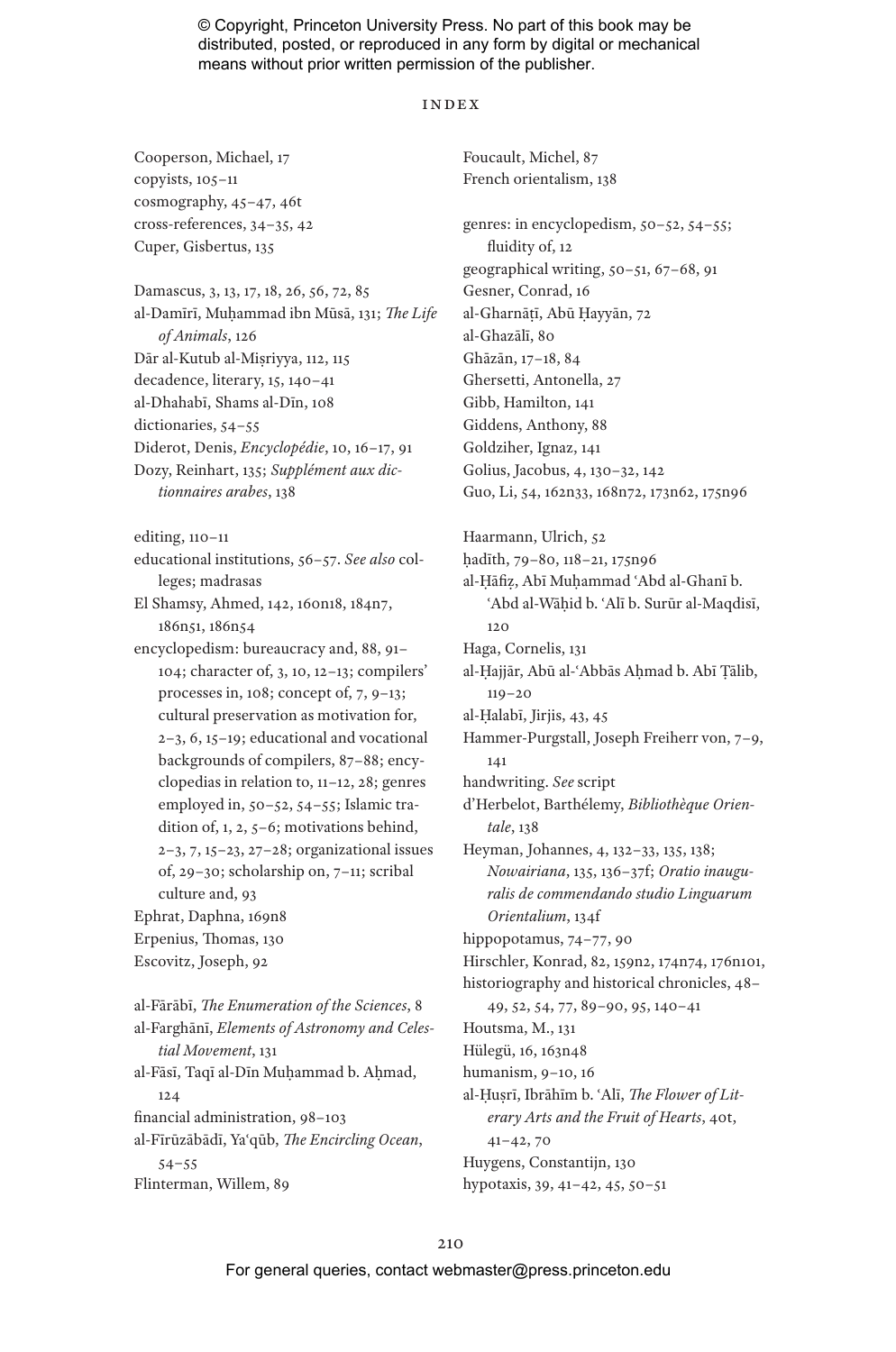## Index  $\mathcal{L}$  copyright,  $\mathcal{L}$  and  $\mathcal{L}$  this book may be the this book may be this book may be this book may be this book may be this book may be the this book may be the this book may be the this book may be the this b

Ibn 'Abd al-Barr, *The Beauty of Literary Gather-* Ibn Jamā'a, Badr al-E *ings, the Intimacy of the Litterateur, and the Sharpening of the Idea and the Nation*, 40t Teache Ibn 'Abd al-Zāhir, 87, 167n44 Ibn ʿAbd Rabbih, 70; *Unique Necklace*, 25, 30, 32, 40t, 70 Ibn Abī al- Ashʿath, 45 Ibn Abī al- Ḥawā r, *Rarities of Beings*, 46, 46t Ibn Abī Ḥulayqa, 64 Ibn 'Adlān, Shams al-Dīn Muḥammad, 83-85 Ibn al-'Adīm, 67 Ibn al-Akfānī, 87, 171n31 Ibn al- Athīr al- Jazarī, *Rarity of Wonders and Novelty of Marvels*, 46, 46t Ibn al- Baṣṣāl, *Book of Agriculture*, 68 Ibn al-Furāt,  $124-25$ Ibn al- Mukarram, 65 1911 al-Muqaffa', 24, 96–97; *Adab al-Kabīr*, 97 *International Sathered*, 26 Ibn al- Nadīm, 131 Ibn al- Qammāt, Tāj al- Dīn Isḥāq, 97 Ibn al-Qaysarānī, Abū l-Fadl, 80 Ibn al- Sukkarī, ʿImād al- Dīn, 73– 74 Ibn al- Zabīdī, Sirāj al- Dīn Abī ʿAbd Allāh al-Ḥusayn, 120 Ibn ʿAsākir, *History of Damascus*, 54 Ibn Daqīq al- ʿĪd, 13, 72, 85, 160n25 Ibn Faḍl Allāh al-ʿUmarī, ʿAlāʾ al-Dīn, 98 lbn Sīdā, *The Masterful*, 55 Ibn Faḍl Allāh al-'Umarī, Badr al-Dīn, 163n59 Ibn Faḍl Allāḥ al-ʿUmarī, Muḥyī al-Dīn, 26, Ibn Taghribirdī, 124 91, 98, 125, 163n59 Ibn Faḍl Allāh al-ʿUmarī, Sharaf al-Dīn, 26,  $\qquad \qquad$  Ibn ʿUbāda, 14, 58, 95–98 163n59 Ibn Fadl Allāh al-'Umarī, Shihāb al-Dīn, 5, 22, 50–51, 80–81, 87, 98, 126, 142, 164n59; *The* Ibn Zaydūn, 51–52<br>Fullowing Saint Patrick 218, et al. Contract Patrick 218, 2002 *Explanation of Noble Protocols*, 81, 93; *The Routes of Insight into the Civilized Realms*, 50, 80, 90-91, 125, 142 Ibn Fahd al-Ḥalabī, 87, 177n31; *The Proper* Ilkhanids, 16–19, 84 Means to Arrive at the Craft of Letter Writ*ing*, 26, 92 Ibn Ḥabīb al- Ḥalabī, 107 Ibn Ḥajar al- ʿAsqalānī, 71, 87 Ibn Ḥamdūn, *The Aide-Mémoire*, 41t Ibn Ḥazm, 34 Ibn Ḥijja al- Ḥamawī, 87; *Badīʿiyya*, 52, 53;  *e Treasury of Literature and the Heart's Desire*, 52 Jamāl al-Kufāt, Ibrāhīm, 106, 124, 142, 184n1

Ibn Jamāʿa, Badr al- Dīn, *Reminding the Listener and Speaker on the Etiquette of the*  Teacher and Seeker, 121-22 Ibn Jubayr, 17 Ibn Kammūna, 163n48 Ibn Kathīr, 107 Ibn Khaldūn, 56, 80, 86, 124 Ibn Khallikān, 131 Ibn Khāqān, al-Fath, *The Golden Necklaces*, 34 Ibn Makhlūf, Zayn al- Dīn ʿAlī al- Nuwayrī al-Jazūlī, 58, 84– 85, 160n25 *List of Illustrations and Maps* vii Ibn Manzūr, 87; The Arab Tongue, 54 *Vonders and* lbn Nāẓir al-Jaysh, *The Cultivation of the* Explanation, 93-95 *Lispanninon*, 93 93<br> **Ibn Nubāta al-Miṣrī, 26–27, 87;** *The Clear-*<br> *Preface Preface Eyed Explication of Ibn Zaydūn's Epistle*, 51-52; Where Wisdom Appears and *Amusement Is Gathered*, 26 *Ibn Qutayba, 24, 70; <i>Quintessential Reports, 9, Premacential Reports*, 9, 25, 30– 31, 40t, 165n22;  *e Secretary's Art*, 1 Patrick's Britain 29 9, 21, 51, 81 Ibn Saʾīd al- Maghribī,  *e Extraordinary*  2 Patrick's Ireland 61 *[Book] on the Delights of the Maghrib*, 50 yn, 120 **Ibn Shaddād, 'Izz al-Dīn,** *Precious Things of* in *Moment in the Account of the Princes of Moment in the Account of the Princes of Syria and the Jazīra*, 67 Ibn Sīdā, *The Masterful*, 55 Ibn Sīnā, *Book of Simple Drugs*, 68, 69, 77– 79 Ibn Taghribirdī, 124 2012, 163059 Ibn Taymiyya, 83–85<br>8, 125, 163059 Ibn Taymiyya, 83–85 Ibn ʿUbāda, 14, 58, 95– 98 59 Ibn Waḥshiyya, 45, 70; *The Moon's Secrets*, 68, 78; The Nabataean Agriculture, 68 Ibn Zaydūn,  $51-52$ Ibrahim, Mahmood, 61, 169n5, 171n28 tes of Insight into the Civilized Realms, al-Ibshīhī, *The Exquisite Elements from Every Art Considered Elegant*, 30–31, 41t
<sup>2</sup> Ilkhanids, 16-19, 84 *Vrit*- Irwin, Robert, 72 al- Iṣfahānī, Abū al- Faraj, 70; *Book of Songs*, 54, 71 1, 107<br>  $\frac{54, 71}{2}$ <br>
Isidore of Seville, 10; *Etymologiae*, 7 al-Jāḥiz, 45, 70, 90; *The Book of Animals*, 9, 68, 76 Jamāl al-Dīn, Amīna, 45, 114, 161n28 Sukkarī, 'Inād al-Dīn, 73-74<br>Ibn Sa'īd al-Maghribī, *The Extraordinary*  $\frac{10}{2}$  al- 10, 13, 72, 85, 100025<br>Allah ol Timori (Ala) ol Din 08<br>Ibn Sidō, The Macterful, 55  $\frac{1}{180-81.87.98.126.142.1640532.7h$  The Travelline 152 Network 154 Network 154 Network

211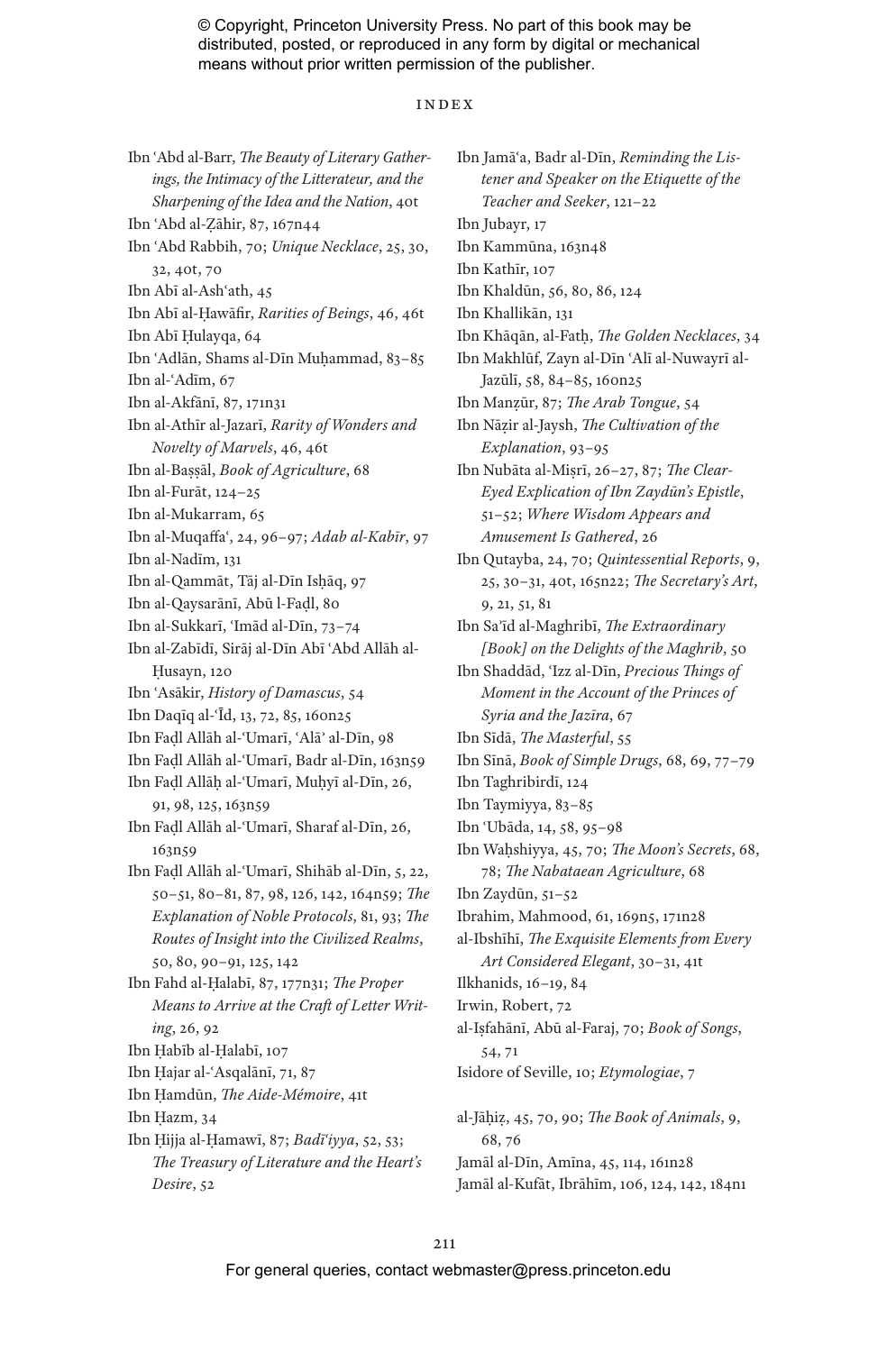## Index  $\mathcal{L}(\mathcal{D}, \mathcal{D})$

al- Jazarī, Shams al- Dīn, 175n96; *Events of Time*, 70 Joseph (prophet), 100 *Kalīla wa- Dimna* (collection of Indian fables), 71, 97 Karīm al-Dīn al-Kabīr, 97-98 Kâtip Çelebi, 125, 132, 166n32; *Resolving the Doubts Concerning the Names of Books and Disciplines*, 7– 8 Khalidi, Tarif, 89 Khāwand Baraka, 94-95 al- Khwārizmī, Muhammad ibn Ahmad, The *Keys to the Sciences*, 8 Kilito, Abd el-Fattah, 42 Kilpatrick, Hilary, 159n3, 159n10, 165n25, 166n38 knowledge: adab and history as discourses of, al-mu 77; approach to contradictions in, 73-81, 90– 91; organization of, 29– 30, 35– 36; the state and, 86-91, 104 Koca Ragip Pasha, 125 König, Jason, 4, 12, 87 Xöprülü Manuscript Library, Istanbul, 119  $85, 89, 91, 95-98, 124, 16$ 1128 Köprülü Mehmet Pasha, 125 Krachkovskiĭ, Ignatiĭ, 45 Larkin, Margaret, 71 Laud, William, 131 legal secretaryship, 92, 103 Leiden University, 112, 126, 130– 33, 135, 138 4 Religion in Britain and Ireland 119 lexicons, 54-55 Little, Donald, 97 *Preface 3 <i>Preface* 3 *Preface 3 <i>Preface* 3 *Preface* 3 *Preface* 3 *Preface* 3 *Preface* 3 *Preface* 3 *Preface* 3 *Preface* 3 *Preface* 3 *Preface* 3 *Preface* 3 *Preface* 3 *Preface* 3 *Preface* 3 *Preface* 3 *Preface* Murtadā al-Zabīdī, *Bride's Crown*, 55<sup>.</sup><br>Murtadā al-Zabīdī, *Bride's Crown*, 55<sup>.</sup>  $\frac{1}{2}$  is the  $\frac{1}{2}$  expansion of  $\frac{1}{2}$  expansion of  $\frac{1}{2}$  expansion of  $\frac{1}{2}$  expansion of  $\frac{1}{2}$  expansion of  $\frac{1}{2}$  expansion of  $\frac{1}{2}$  expansion of  $\frac{1}{2}$  expansion of  $\frac{1}{2}$  expansion

Jawhariyya madrasa, 81-82

madrasas, 56–58, 61–63, 81–82, 169n5 Magdalino, Paul, 87 Maḥmūd of Ghazna, 34 Mamluk Empire: central role of, in Islamic world, 88; education in, 3, 6,  $56 - 57$ ; encyclopedic production in,  $2-3$ ,  $4$ ,  $5$ ,  $15$ ; geographies during, 67; Mongols vs.,  $16-19$ ; poetry's importance in,  $71-72$ ; role of scholars in, 85; scribal culture in, 92 al-Mansūr, Caliph, 97 Manṣūrī hospital. *See* al- Bīmāristān al-Mansūrī  $\overline{a}$  *of Erudition* 

ra madrasa, 81-82 manuscript culture, 105-11 map-making, 77, 175n86 al-Maqrīzī, 62, 87, 95-96, 107, 124 Martel-Thoumian, Bernadette, 91 al- Masʿūdī, 45, 70 al-Māwardī, 70 al-Maydānī, Proverbs, 47 Michaelis, Johann David, 138, 140; *Questions Directed to a Company of Scholars on a Journey to Arabia by Order of His Majesty the King of Denmark*, 140 Mongols, 2-3, 6, 13, 16-19, 84, 163n48 Mufaḍḍal b. Abī al-Faḍā'il, 107, 124 Muhammad, Prophet, 52, 71, 100 al- Muqrī, 124 0, 165n25, Murphy, Trevor, 4, 32, 87 *al- muṣṭalaḥ,* (scribal practices), 93– 95 Nāsiriyya madrasa, 3, 56–58, 59f, 60f, 61–63, e and, 86–91, 104<br>
exin Basha, 125<br>
exin Basha, 125<br>
exin Basha, 125<br>
exin Basha, 125<br>
exin Basha, 125<br>
exin Basha, 125<br>
exin Basha, 125<br>
exin Basha, 125<br>
exin Basha, 125<br>
exin Basha, 125<br>
exin Basha, 125<br>
exin Basha, 125<br> 171n27 Jason, 4, 12, 87 al-Nāṣir Muḥammad, Sultan, 13–14, 57–58, 75, 85, 89, 91, 95-98, 124, 161n28 ii Mehmet Pasha, 125 *naskh al-'ulūm* (copying of scholarly manu-<br><sup>2</sup> Patrick Line 60 <sup>occini</sup>e 11 180016 scripts), 110–11, 180n16<br>  $scripts$ , 110–11, 180n16 natural philosophy, 164n65 Villiam, 131 Naudé, Gabriel, 16 1 The Tradit, Cabriel, 16<br>Tretaryship, 92, 103 **See** Leiden University Nicholson, Reynold, 141 s, 54–55 Niebuhr, Carsten, 138 Nizār, 35 al-Nuwayrī, Shihāb al-Dīn Aḥmad ibn ʿAbd  $\frac{1}{2}$ al- Wahhāb, 73; in battle, 18; at Bureau of ino, Paul, 87 the Privy Purse, 95-97; career of, 1, 6, 13-14, 26–27, 58, 61, 95–103, 106, 161n28; as<br> **Contrading Contrading 237** and Further Reading luk Empire: central role of, in Islamic copyist, 106–8, 118–21; death of, 106; early could be a characteristic attention in a contracted by the contracted by the contracted by the contracted by the contracted by the contra ; life of, 13; father of, 73, 160n25, 160n26; Manṣūrī Hospital overseen by, 63-65; name of, 160n24; in Nāṣiriyya madrasa,<br>*Citera Scholarship and Further Co. 80, 84, 95, 16001* 2370000 above 57, 63, 83– 84, 95, 169n11; personal character of, 106; relatives of, 160n26; tastes of, 73; teachers of, 161n27; al-Watwāt compared to, 43; working methods of,  $105-11$ . See also *The Ultimate Ambition in the Arts* 55<br>al-Nuwayrī. Shihāb al-Dīn Ahmad ibn ʿA re te

212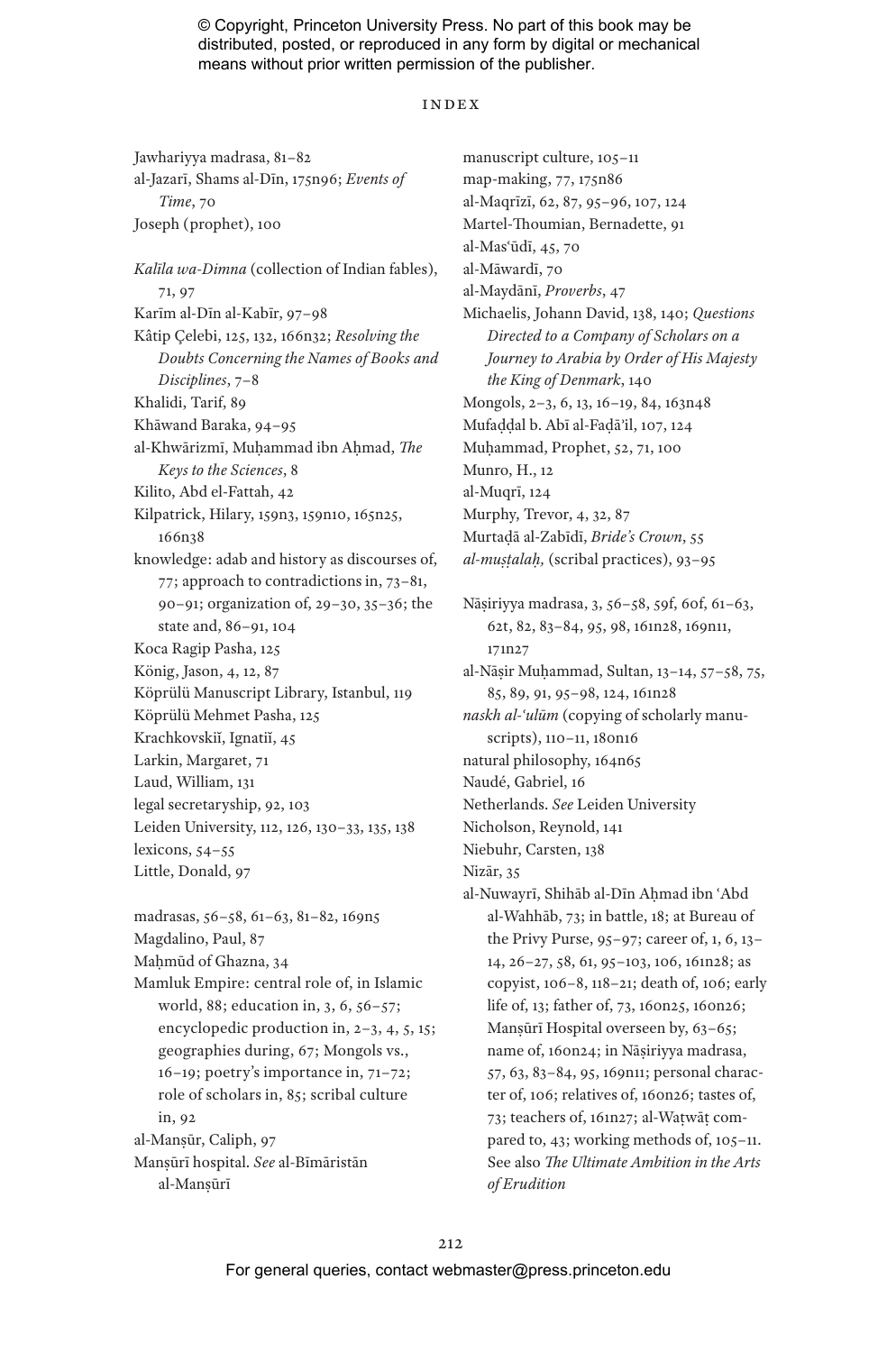## Index  $\mathcal{L}$  copyright,  $\mathcal{L}$  and  $\mathcal{L}$  this book may be the this book may be this book may be this book may be this book may be this book may be the this book may be the this book may be the this book may be the this b

al-Nuwayrī, Tāj al-Dīn Abū Muḥammad ʿAbd — Scaliger, Joseph Justu al- Wahhāb, 73, 160n25, 160n26 al-Nuwayrī, Zakī al-Dīn 'Abd al-Dāyim, 73

parataxis, 39 Pellat, Charles, 7-9, 15 Petry, Carl, 57, 88, 169n2, 169n9, 171n27 Pinto, Karen, 77 plants, 68, 77– 79, 172n44, 173n61 Pliny the Elder, 16, 79; *Natural History*, 32, 34, 87 poetry, 71-73 political chronicles, 54

al-Qadi, Wadad, 54 Qalāwūn, Sultan, 13, 63, 65, 119

Qalāwūnid dynasty, 89

87, 179n52; *Dawn for the Night- Blind*, 19, al- Qazwīnī, Zakariyyāʾ b. Muḥammad, 126,

131; The Wonders of Creation and the  *Peculiarities of Beings*, 46, 46t Quran, 20, 84, 100

Radtke, Bernd, 52 Ragab, Ahmed, 65 al- Rāghib al- Iṣfahānī, *Apt Quotables of the*  3 Captivity 94 *Literati and Conversations of Poets and Eloquent Men*, 25, 40t, 42, 166n35 Raphelengius, Franciscus, 130 readers, navigational aids for, 47– 49, 111 Riedel, Dagmar, 166n35 Rosenthal, Franz, 166n35 Rowson, Everett, 72 Royal Danish Arabia Expedition, 138, 140 Bernd, 52 al-Suyūtī, Jalāl al-Dīn, 72 al-Tuyūrī al-Ḥāsib, 171n28

al- Ṣafadī, Ṣalāḥ al-Dīn Khalīl ibn Aybak, 43, *106* 54, 87, 106- 8; *Completing the Texts in the Explication of Ibn Zaydūn's Epistle*, 52; *Flowing Desert Rains in the Commentary upon the L- Poem of the Non- Arabs*, 52 al-Sāghānī, *The Swollen Waves*, 55 al-Sakhāwī, Shams al-Dīn, 63 Salisbury, Edward Elbridge, 140-41 Savage- Smith, Emilie, 175n86

 $a<sub>1</sub>$  and  $a<sub>2</sub>$  and  $a<sub>3</sub>$  and  $b<sub>1</sub>$ ,  $c<sub>2</sub>$ ,  $d<sub>3</sub>$ ,  $d<sub>4</sub>$ ,  $e<sub>3</sub>$ ,  $f<sub>4</sub>$ ,  $f<sub>5</sub>$ ,  $f<sub>6</sub>$ ,  $f<sub>7</sub>$ ,  $f<sub>8</sub>$ ,  $f<sub>9</sub>$ ,  $f<sub>1</sub>$ ,  $f<sub>1</sub>$ ,  $f<sub>1</sub>$ ,  $f<sub>2</sub>$ 24, 50–51, 81, 93–95, 100, 111, 125, 171n31 Sezgin, Fuat, 119 Quṭb al-Dīn Muḥammad ibn ʿAlī, 171n28 bureaucracy Scaliger, Joseph Justus, 130 Schmidt, Jan, 130, 184n9, 184n15, 185n26 m, 73 scholarly milieu, 3, 57–65, 71 scholars. *See* ʿulamāʾ Schultens, Albert, 4, 135, 138, 140; *Historia imperii vetustissimi Joctanidarum in Arabia*  27 felice ex Abulfeda, Hamza Ispahanensi,  *Nuweirio, Taberita, Mesoudio*, 139f scribal culture, 19-23; curriculum of, 20-22, 92; encyclopedism and, 93; genre appropriate to, 50–51; al-Nuwayrī on, 92, 96– 97; practices in, 93– 95 scribes: administrative and educational worlds straddled by, 22; backgrounds  $\alpha$ *b*, 92; *deal*, 21–22, 92–93; instructional  $\alpha$ <sup>*Preface Preface x*<sup>2</sup></sup> manuals for, 20-21, 93; knowledge expected of, 9, 21, 110-11 script, 118, 120-21 secretaries. *See* scribes Sezgin, Fuat, 119 al- Shantarīnī, Ibn Bassām, *Treasury of the Fhe Wonders of Creation and the Merits of the People of the Peninsula*, 34<br>*Liquities of Paings, 16, 16t* Staatsbibliothek, Berlin, 112 o, 84, 100 the state, and knowledge, 86-91, 104. See also bureaucracy Sunni law schools, 58, 82, 84 International Control Control of the Bussain, Frederick of the Peninsula, 3.<br>In Worders of Creation and the Merits of the People of the Peninsula, 3.  $\frac{2}{3}$  Sunni law schools, 58, 82, 84<br>Regal 61 Suvari Ielāl el Dīn 72

al-Tamīmī, *The Bride's Purse*, 69 <sub>and the</sub> *and the Cabdotts of the and and the matter and the strust, og attand Conversations of Poets and* Tashkopruzāde, *The Key to Happiness and the Lamp of Mastery with Regard to the Topics*<br>  $Lamp$  *Lamp of Mastery with Regard to the Topics* ngius, Franciscus, 130 of the Sciences, 11, 171n31 al-Thaʿālibī, *Law of the Lexicon*, 69 l, Dagmar, 166n35 Thomas, Stephanie, 25, 165n22 al-Tūsī, 163n48  $\frac{1}{4}$  The and  $\frac{1}{5}$  are not  $\frac{1}{5}$  and  $\frac{1}{5}$  are  $\frac{1}{5}$  and  $\frac{1}{5}$  are  $\frac{1}{5}$  are  $\frac{1}{5}$  are  $\frac{1}{5}$  are  $\frac{1}{5}$  are  $\frac{1}{5}$  are  $\frac{1}{5}$  are  $\frac{1}{5}$  are  $\frac{1}{5}$  are  $\frac{1}{5}$  are  $\frac$ 

a Expedition, 138, 140<br>al-Udfuwī, Kamāl al-Dīn Jaʿfar b. Thaʿlab, 106, 118 ʿulamāʾ (scholars), 22, 54, 61, 72, 85– 90, 92 *bn Zaydūn's Epistle, 52;* The Ultimate Ambition in the Arts of Erudition:<br>Pains in the Commentaure of the company is company to a 25 26 adab compendia compared to, 25-26, 38-43; autograph manuscripts of, 108, 112, 113t, 114– 15, 116f, 117f, 125– 26, 180n18; chapter sizes in,  $38t$ ,  $47$ ; character of,  $5-6$ ; composition schedule for, 114-15, 115t, 118; Emilie, 175n86 contents of, their organization, 35-38, al-Udtuwi, Kamal al-Din Ja'tar b. Tha'lab,<br>Elis Relistende Saint Patrick 2188 (2008)